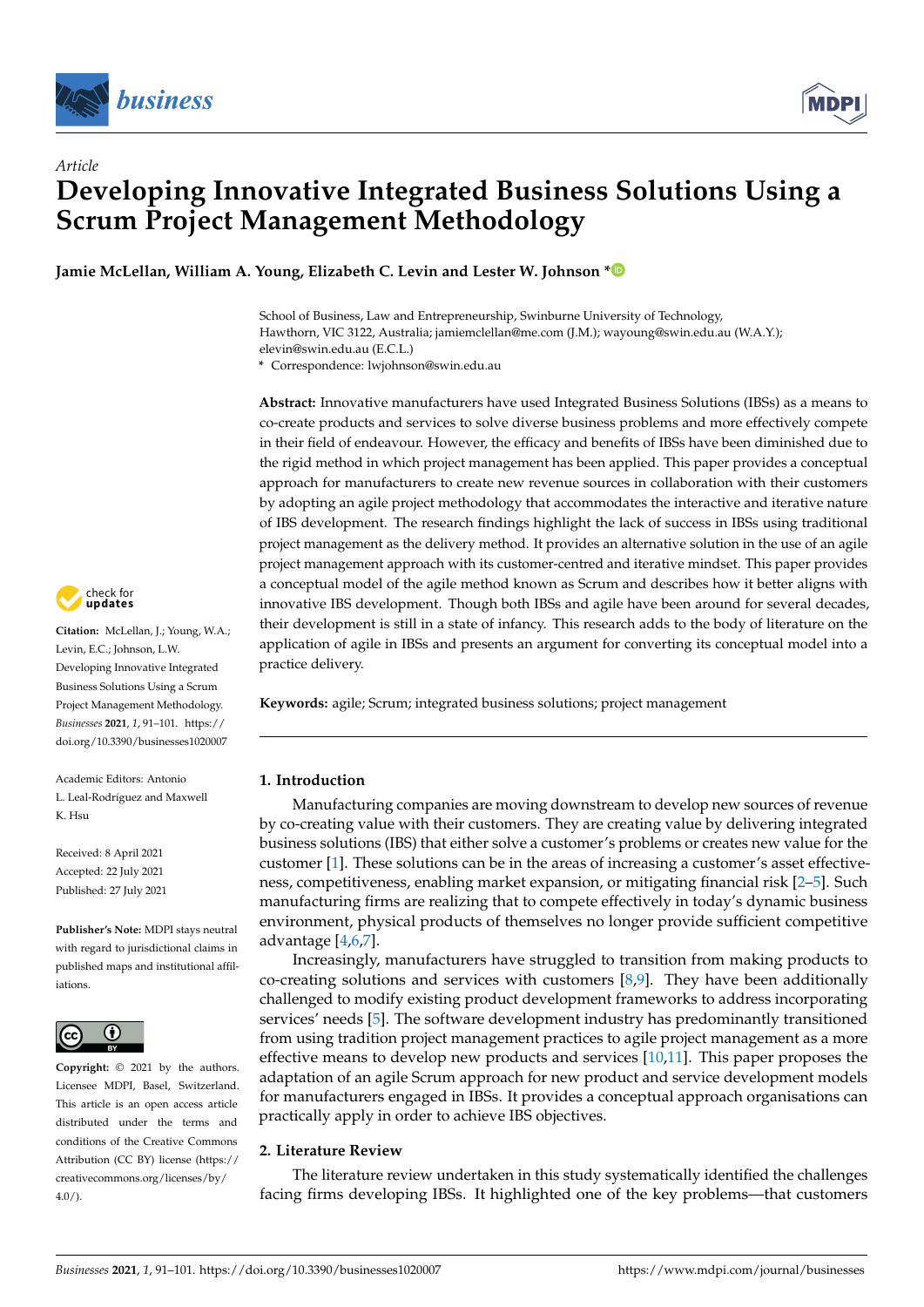and suppliers possess largely different views on how IBSs work, a primary contributor to the lack of success in IBS development. The literature has also provided insights and explanation into the cause of poor outcomes due to the way project management has been utilized in such development. The most common approach has been the application of traditional project management with its highly planned, inflexible and detached customer involvement approach. This is the antithesis to the requirements for effective IBS development: close multi-stakeholder interaction, dynamic flexible planning and combined with iterative learning. As a result, the literature points to an alternative approach applying agile project management, which is customer centred, incremental and iterative.

Researchers have identified a number of challenges manufacturing firms must address to successfully execute an IBS strategy. Extant literature contributions from four research streams (general management, marketing, operations and service management), and within this identified five broader themes (service offerings; strategy and structure; motivations and performance; resources and capabilities; service development, sales and delivery) have been summarised by [\[5\]](#page-8-2). However, no previous research has tackled the mode of delivery to a significant extent, which is a substantial gap in the primary cause of failure.

The literature recognises the need for firms to develop new organisational structures, processes, capabilities and mindsets to successfully transition from simply product-focused manufacturing to product- and business solution-focused organizations [\[1,](#page-8-0)[12–](#page-8-10)[14\]](#page-8-11). Drawing on in-depth interviews with both customer and supplier firms, Ref. [\[15\]](#page-8-12) found that customers and suppliers view solutions differently. Suppliers tend to have a productcentric view of solutions, whereas customers have a relational perspective [\[15\]](#page-8-12). Ref. [\[16\]](#page-9-0) analytically define these respective roles and conceptualise that supplier/customer value co-creation occurs in joint value creation spheres. They argue that service providers (supplier firms) must fundamentally find ways to access the customers' value sphere.

While much of this discussion is conceptual, researchers are challenged to empirically observe actor engagement in the value co-creation process [\[16\]](#page-9-0). Refs. [\[12,](#page-8-10)[17\]](#page-9-1) conducted some of the first empirical studies to examine the dynamics of engagement among multiple actors in the value co-creation sphere. Their work highlighted the importance of taking a dynamic, iterative, multi-stakeholder perspective when examining value co-creation processes.

Despite the significant academic interest, there remains scarce guidance or frameworks to understand how, when or if firms should invest in IBSs [\[9](#page-8-7)[,13,](#page-8-13)[18\]](#page-9-2). Ref. [\[9\]](#page-8-7) suggest that the literature has focused on the success stories of manufacturers transitioning to services but note that often manufacturers overstretch the service capabilities, while others abandon the services transition initiative altogether. Ref. [\[14\]](#page-8-11) identify five challenges firms must address when attempting a service growth strategy. These are organisational structure, business model, development process, customer management and risk management. Ref. [\[13\]](#page-8-13) find that firms can significantly improve return on sales performance with IBS initiatives in industries where there is higher buyer power, but the effect is weaker in technologyintensive industries.

Creating an IBS is a project in itself and requires a mindset that integrally seeks to involve the customers' views and participation in the development. Firms facing such challenges best solve the problems they are trying to overcome through an iterative process that involves close customer collaboration [\[6\]](#page-8-4). Utilising traditional Project Management has not proved to be counterproductive due to its tendency to develop rigid plans and inherent inflexibility to adapt to rapid market or customer environment change [\[6\]](#page-8-4).

The software development industry has provided a clue. The dynamic nature of the software industry has forced provider firms to become more adaptable and agile in regard to designing solutions for evolving customer needs, similar to the requirements of IBS. Since the early 1990s, the software development industry has created a number of agile project management methodologies, all based on close customer collaboration, and frequent engagement, with rapid product iterations and constant feedback [\[6,](#page-8-4)[7,](#page-8-5)[12,](#page-8-10)[19](#page-9-3)[–21\]](#page-9-4).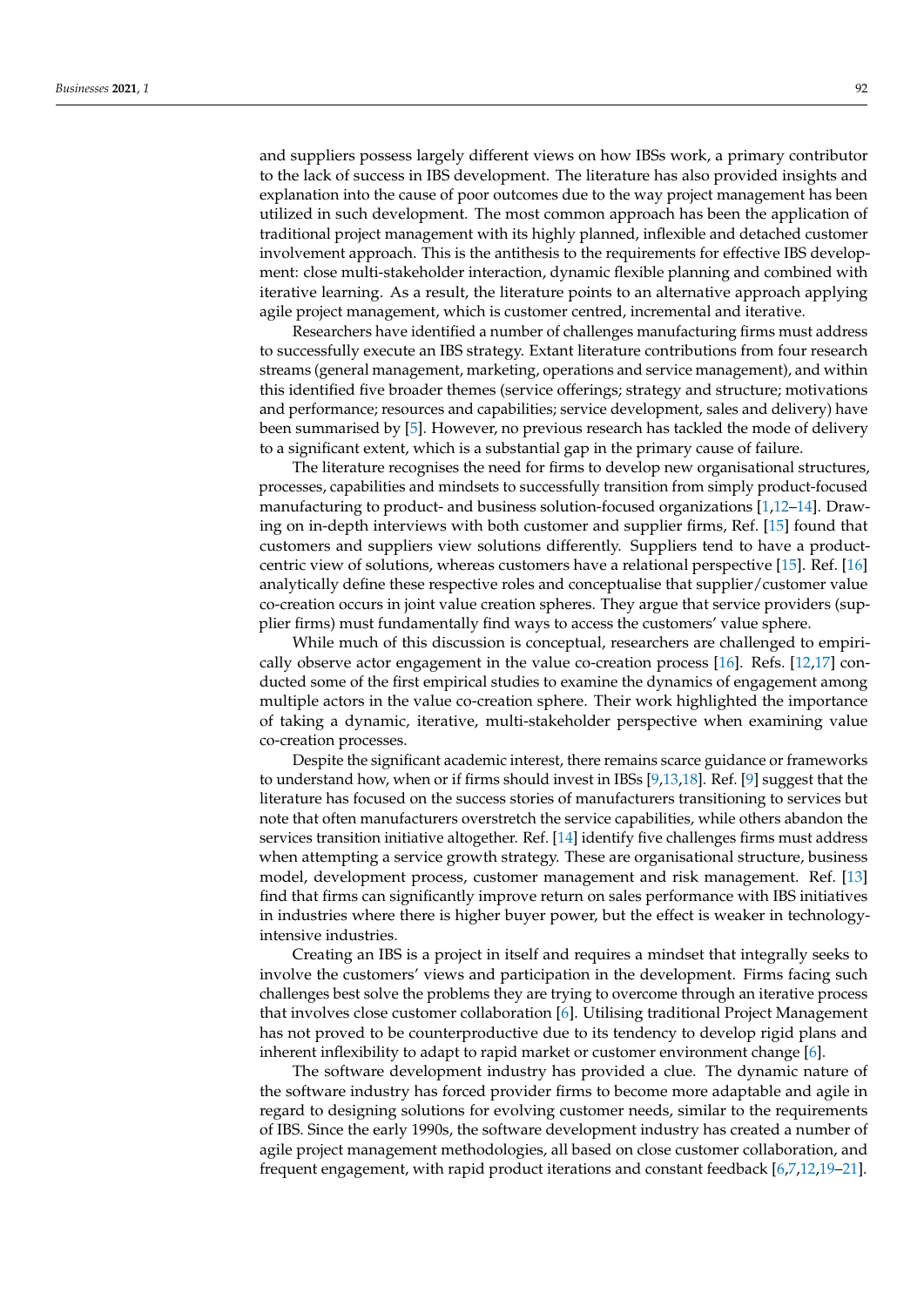Among the most commonly used agile project management methodologies is known as Scrum [\[22\]](#page-9-5). With Scrum, autonomous cross-functional teams from the provider firm work closely with the customer (or a team member who acts as the customer representative). In short, predetermined timeframes called *Sprints* enable teams to work incrementally to produce output that has been prioritized by the customer as having the highest value.

#### **3. Methodology**

This research combined the expertise of the authors in both the development of IBSs and project management, traditional and agile. Through an understanding of the extant literature on the topic and their many decades of experience, they synthesized the matching of the right project management method to IBS development. It is through this professional experience, with its deep knowledge and understanding of the disciplinary practice context, that they have been able to merge the literature findings in this study to achieve the conceptual model outlined in this paper.

This paper presents a conceptual model of how an IBS provider can adapt the agile project management methodology, Scrum, to co-create an innovative IBS with their customers. The method adopted for this research was a qualitative literature review on IBS to understand the interest of manufacturers towards this business approach, coupled with the various challenges in such ventures. It reflects on the theoretical framework of traditional project management, based on planning, to exemplify why it has not performed sufficiently due to a lack of alignment of IBS contextual needs. The research proposes an alternative framework in the application of agile project management that appears to overcome the typical problems encountered in traditional project management. Figure [1](#page-2-0) shows a conceptual model using agile Scrum for manufacturing firms in developing innovative IBS solutions.

#### <span id="page-2-0"></span>Scrum methodology used for IBS development



**Figure 1.** Source, adapted from [\[23\]](#page-9-6), p. 12.

The research clearly recognizes the multi-variate challenges in IBS development. Every IBS is unique, and often complex in its numerous multi-stakeholder interactions. A conceptual model for IBS development is proposed in this research.

## **4. Integrated Business Solutions Defined**

Various definitions for integrated business solutions have been used based in context. Ref. [\[1\]](#page-8-0) described IBS projects as 'projects (that) extend the traditional lifecycle to include pre-bid and post implementation activities requiring innovative approaches to creating value for customers and suppliers' (p. 361). Ref. [\[24\]](#page-9-7) argue that solutions are 'individualized offers for complex customer problems that are interactively designed and whose components offer an integrative added value by combining products and, or, services so that the value is more than the sum of the components' (p. 657).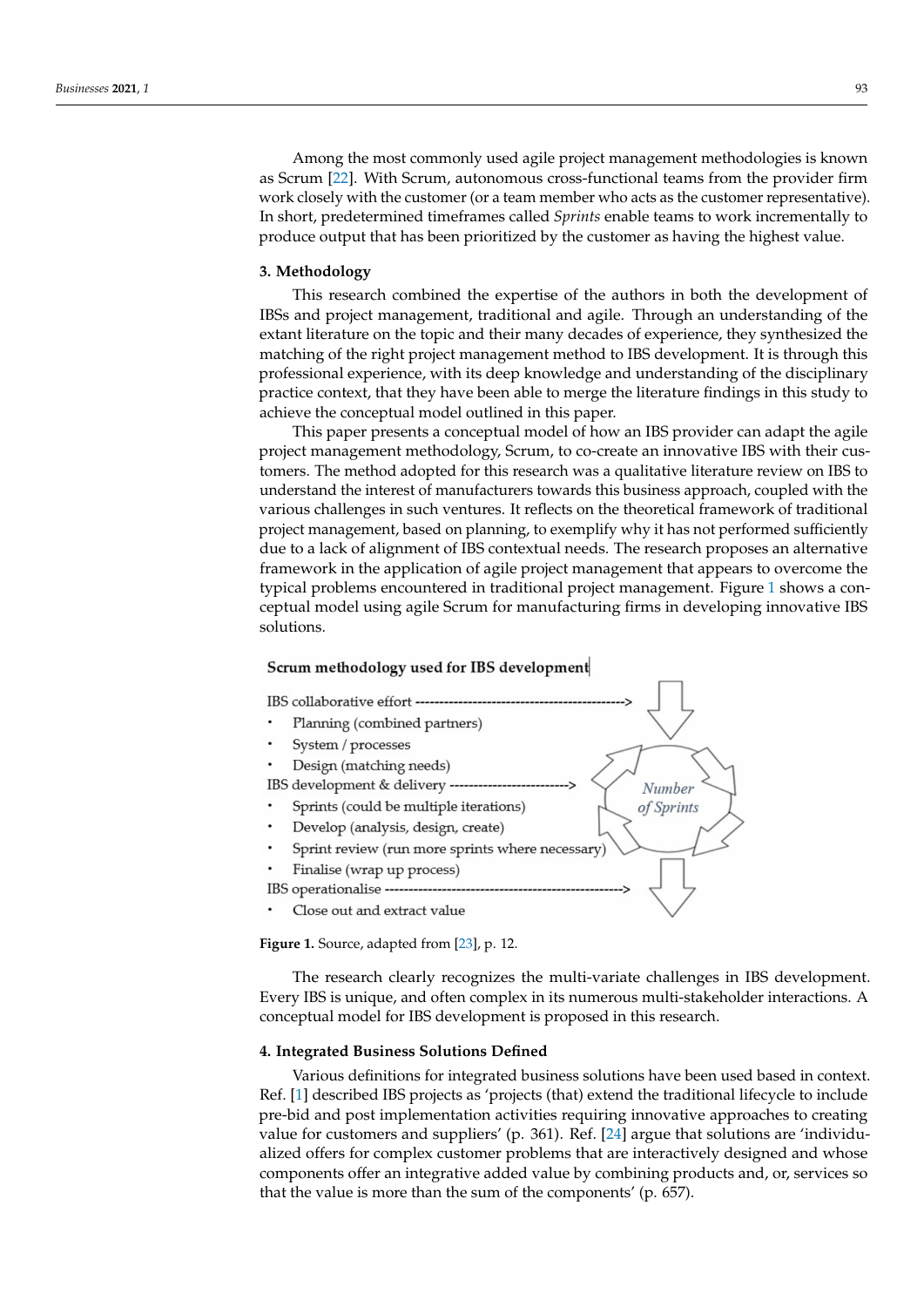Ref. [\[12\]](#page-8-10) placed emphasis on the strategic importance of the customer, the firm and the problem to be solved for both parties. He defines integrated solutions as 'longitudinal relational processes, during which a solution provider integrates goods, service and knowledge components into unique combinations that solve strategically important customer specific problems and is compensated on the basis of the customer's value-in-use' (p. 699).

Other researchers take the business model and process perspective and emphasize the importance of longitudinal customer relationship processes in developing integrated solutions [\[15,](#page-8-12)[21\]](#page-9-4). From this perspective, the strategic importance of the client to the firm is of the highest relevance, and efforts to develop unique services and solutions should be focused on matching their needs.

Both the provider firm and client company have a motivation to invest in developing solutions. Increasing technological and regulatory complexity, cost pressures, risk management and competitive differentiation opportunities are some of the antecedents driving customer demand for solutions [\[25,](#page-9-8)[26\]](#page-9-9). For the IBS providers, increasing the commoditization of their core product business forces them to look for opportunities to move further down the value chain to combat price erosion, or offset seasonal variations in sales cycles [\[27\]](#page-9-10).

The literature on IBSs refers to business models for capital goods manufacturers based on the provision of a tailored combination of products and services [\[1,](#page-8-0)[28\]](#page-9-11). The literature recognizes the need for firms to develop or acquire new organizational structures, processes, capabilities and mindsets to successfully transition from being solely a product-focused manufacturer to a product- and business solution-focused organization [\[1\]](#page-8-0). Brady et al. also recommended that integrated solution provider firms continually learn, change and renew their structures while at the same time deliver the solutions their customers expect. For many large established product manufacturing companies, the ability to continuously adapt and renew their organizational structures is challenging. These businesses have to balance the need for developing customer business solutions with the need to maintain the existing product customer base [\[7\]](#page-8-5). It is proposed that instead of continually changing and renewing a firm's organizational structure, as recommended by [\[1\]](#page-8-0), a non-hierarchical team-based approach could be used—a cross-functional team.

## **5. Delivery Options**

## *5.1. Traditional Project Management Methodologies*

Ref. [\[29\]](#page-9-12) compared traditional project management processes as to a relay race, with one group of functional specialists passing on the baton to another team of experts. The project goes from phase to phase through concept development, product testing, development and pilot phase on to final production. Each specialized function is segmented and carries the baton at different stages of the race.

While project management (PM) has become a permanent feature in strategic planning and most organisations, it has been observed that a significant number, particularly obvious in the public sector, exceed their budgets and/or fall short on deadlines and thus, fail in achieving agreed objectives [\[30\]](#page-9-13). Some researchers suggest that project failure can be attributed to unrealistic milestones and timelines that place an undue focus on the delivery of tasks, which in turn forces project members to compromise on quality and output leading to the failure of overall objectives [\[31,](#page-9-14)[32\]](#page-9-15).

Refs. [\[30,](#page-9-13)[33\]](#page-9-16) identified several key common factors whose presence can support project completion within the framework of time, quality and resource usage: upper management support, project team competence, interdepartmental cooperation and clarity in goals and objectives of the project. These are also critical factors for effective enterprise resource planning implementation, and indeed IBSs, the absence of which would likely lead to project failure.

Effective project delivery relies on the competence of workers as well as the project managers, hence making human resources central to the success of PM. This requires continuous and congruous involvement and commitment from all team members associated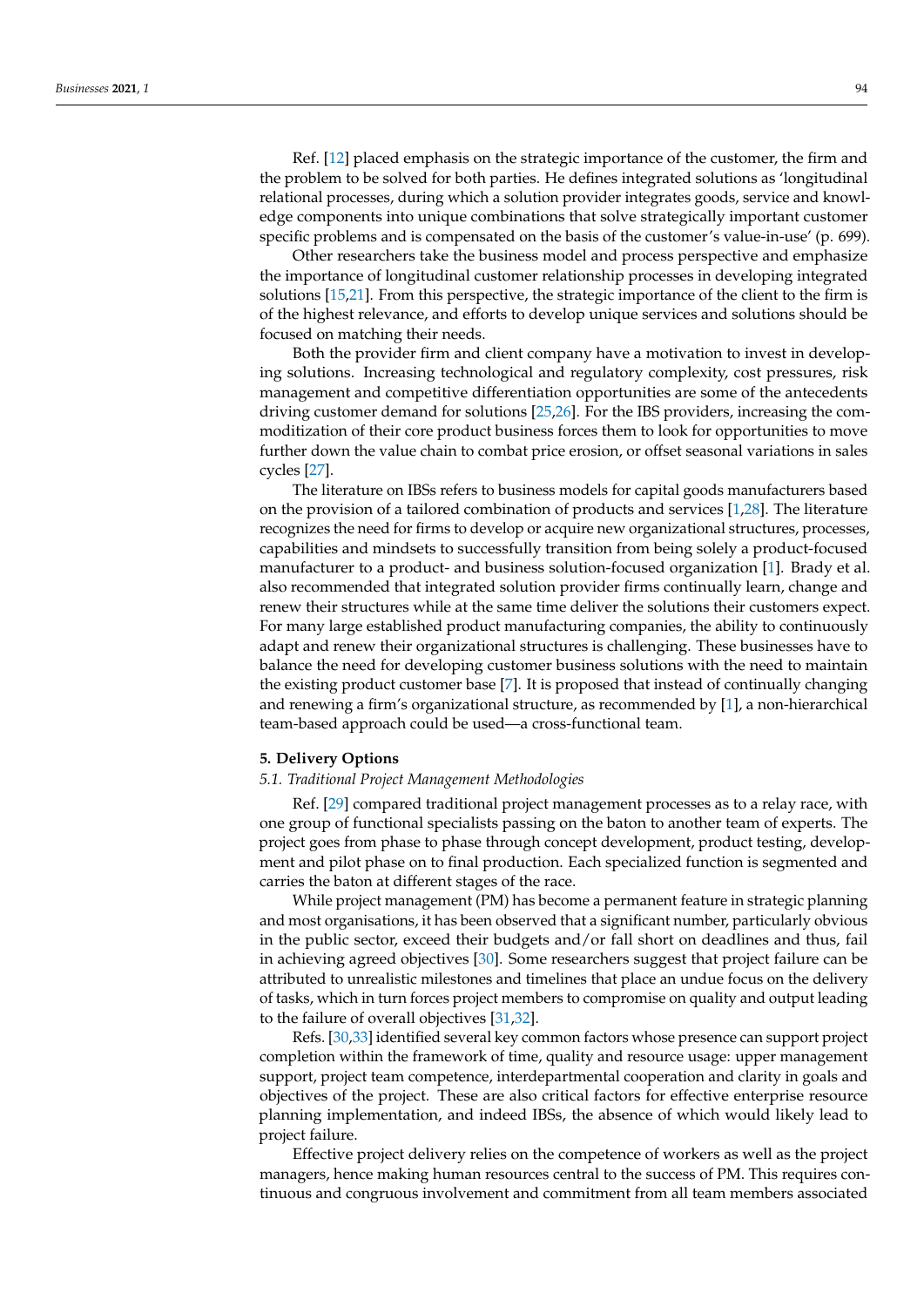with a project [\[34\]](#page-9-17). The project team clearly need to be aware of the project goals, timelines and other constraints to be able to contribute effectively to success. This makes a close relationship essential between the workers and the project manager almost on a daily basis [\[35\]](#page-9-18). Ref. [\[36\]](#page-9-19) further qualified that team members need to understand and commit themselves to the project as a team and not simply as skilled individuals.

An empirical survey conducted by [\[37\]](#page-9-20) revealed that projects are successful when team members are committed to their roles. It was also observed that when the team members are trained before the commencement of a project, they can handle adverse situations that arise during the implementation of the project much more effectively [\[37,](#page-9-20)[38\]](#page-9-21). Furthermore, it has been observed that the creativity levels of team members can increase as a result of the 'dynamic interplay between the individual and team' [\[39\]](#page-9-22) (p. 280). This is enhanced when unambiguous knowledge is shared among the team. Indeed, Ref. [\[40\]](#page-9-23) suggests that team members should be provided with training before a project commences to fill gaps in competence and ensure all team members are familiar with the technical and non-technical characteristics of the project.

As alluded to earlier, despite advances in understanding PM processes, tools and systems, project success has not significantly improved in recent decades [\[41,](#page-9-24)[42\]](#page-9-25) suggested that even in spite of the popularity of critical success factor studies in the project management literature, few organizations or managers use these findings to improve managerial processes. Ref. [\[43\]](#page-9-26) noted that projects have been studied as 'entities detached from their environments for a long time' (p. 4).

In the private sector, project planning and control are a challenge for companies engaged in developing new products and or technologies [\[6\]](#page-8-4). Rigid project management planning and oversight processes are not compatible with increasingly dynamic business environments, and the authors suggest that establishing a more flexible approach to product/technology development similar to that used in the software development industry may be the solution to this challenge [\[44\]](#page-9-27). These flexible approaches to project management are collectively known as agile project management methodologies.

## *5.2. Agile Project Management Methodologies*

Origins of agile project management (Agile PM) are disparate with many different perspectives contributing to the literature. The recent literature cites the application of agile in the software development industry of the early 1990s, while some authors view its genesis as arising out of complex adaptive theories [\[45\]](#page-9-28).

Agile PM is an extension of the agile software development movement. While the origins of contemporary agile PM can be traced to ideas promulgated by [\[29\]](#page-9-12), it was not until the 1995 OOPSLA conference that Sutherland and Schwaber discussed the first agile method for software development, which adopted what is now referred to as the Agile Manifesto [\[46\]](#page-9-29). Four of its core principles are as follows:

- 1. Individuals and interactions over processes and tools.
- 2. Working software over comprehensive documentation.
- 3. Customer collaboration over contract negotiation.
- 4. Responding to change over following a plan.

Agile PM is deeply rooted in these principles and contradicts many aspects of traditional project management. This can be seen in some of the features of the agile PM approach which concentrates on short iterations with defined deliverables, and flexibility in incorporating change. Direct communication with associates in the development process is stressed instead of generating extensive project documentation. These two concepts are emphasized as they both help a project team adapt rapidly to the changeable and varying requirements faced by most development projects [\[47\]](#page-9-30).

There are now many different applications of agile PM methods, with some of the most popular methods being Scrum, Extreme PM, Adaptive PM and Dynamic PM Methods [\[46\]](#page-9-29). Within the agile PM techniques, a Scrum is an agile process for managing and controlling iterative, incremental activities that are grounded in a team-based approach. The Scrum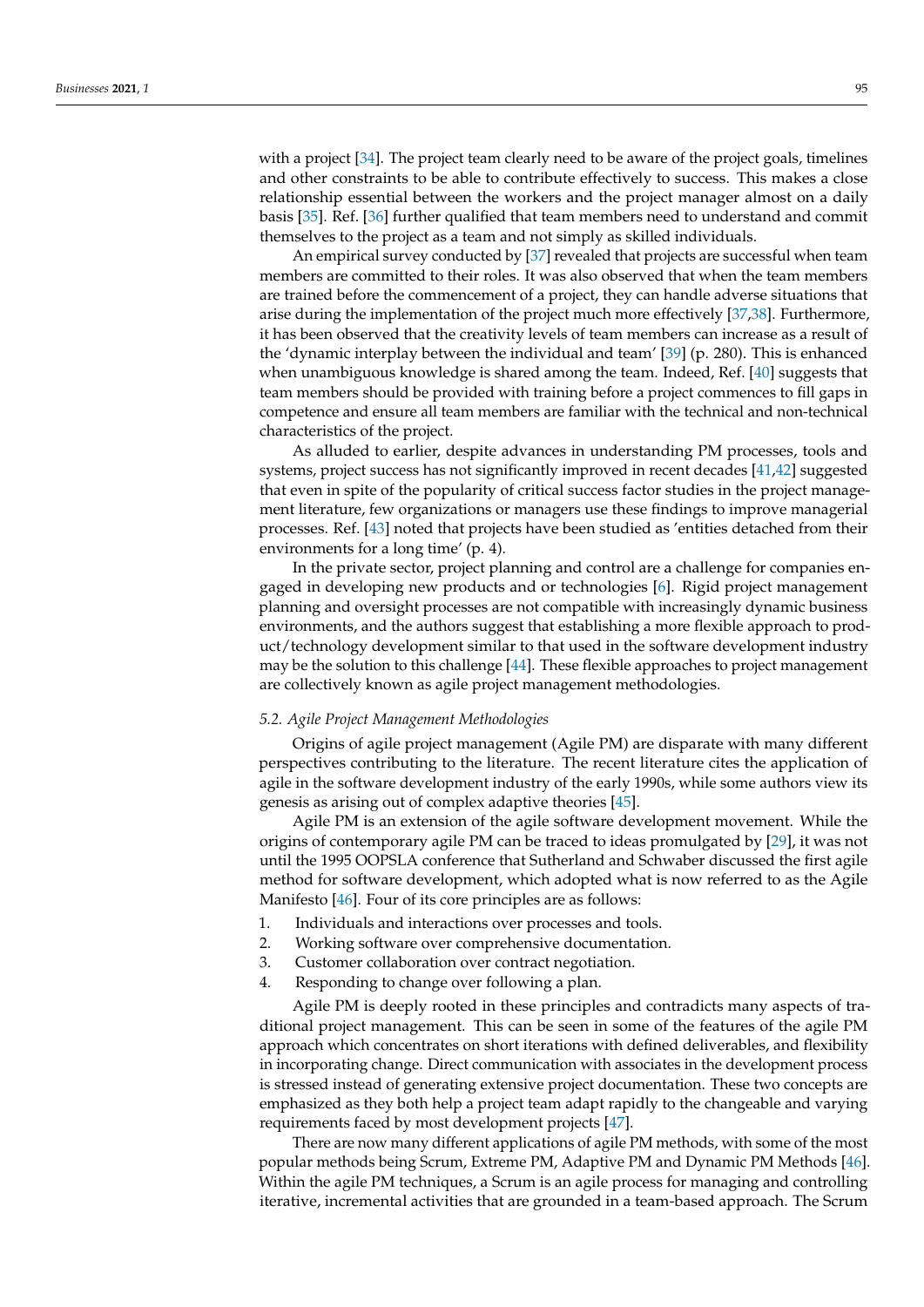method due to its adaptive nature has become popular in managing a diversity of projects, systems and organizations in today's fast moving and fluid business environment [\[46,](#page-9-29)[47\]](#page-9-30).

#### *5.3. Scrum Project Management Methodology*

Scrum is an agile project management process that was specifically developed within the software industry [\[48\]](#page-9-31). By the late 1980s, software development teams realized that they were using project management techniques that had not evolved to deal with the increasingly dynamic environment in which software companies were operating [\[49\]](#page-9-32). To remain competitive and relevant in the software environment, both Sutherland and Schwaber realized they needed to change the process of how software was developed. An article published in the Harvard Business Review provided guidance for them. The article, entitled 'The new product development game' [\[29\]](#page-9-12), described how leading companies in the United States and Japan were innovating and developing a fast and flexible process for new product development. They described a product development process that involved the constant interaction of hand-picked multi-disciplined team members working from start to finish on a project and performing many different iterations as new information developed. The team functioned similarly to a rugby team that works as a unit, passing the ball back and forth as it moves up the field. Hence, Sutherland and Schwaber called this new process Scrum.

Schwaber described the Scrum team as a self-organizing, autonomous team with three distinct operational roles: the Scrum master, product owner and developer. The Scrum master and product owner roles were usually held by an individual team member (not the same person), the remaining team members being developers. The Scrum master is the facilitator of the Scrum process and acts as a servant-leader to the team, but team members are not directly accountable for nor do they report to the Scrum master. In addition to facilitation, the Scrum master also protects the team from outside disruptions or distractions during the sprint cycle (a fixed time-box period in which the team members complete allocated tasks). The product owner brings the customer perspective into the team and prioritizes the team's tasks based on the highest value to the end customer. In some cases, advanced Scrum teams may include the client to act as the product owner to guide the team to prioritize the highest value work in progress. The developers are the team members charged with producing the output of the work. With the exception of the product owner's direction on customer value priority, they have the autonomy to determine how best to achieve the desired result.

As summarized by [\[47\]](#page-9-30), Scrum's major principles can be readily articulated as follows:

- 'Work is organized in short cycles.
- Management does not interrupt the team during a work cycle.
- The team reports to the customer, not the manager.
- The team estimates how much time work will take.
- The team decides how much work it can do in an iteration.
- The team measures its own performance.
- Work goals are defined before each cycle starts.
- Work goals are defined through user stories.
- Impediments to getting the work done are systematically removed' (p. 6).

Borrowing from concepts of lean manufacturing and continuous process improvement, Scrum teams develop products, features and services in an iterative method that incorporates frequent feedback and review. This approach serves to ensure that what the team members have learned is applied quickly; customer feedback is constant, and the team can pivot if the client requirements change. With a focus on a small team (5 to 9 members), intra-team communication is minimized, and output from the team increases. Each Scrum sprint cycle contains two review processes, the Stakeholder Review and the Retrospective, with the former focused on external stakeholders, ensuring output is aligned to customer objectives and the latter review process focuses on the internal Scrum team functioning, communication and process improvement.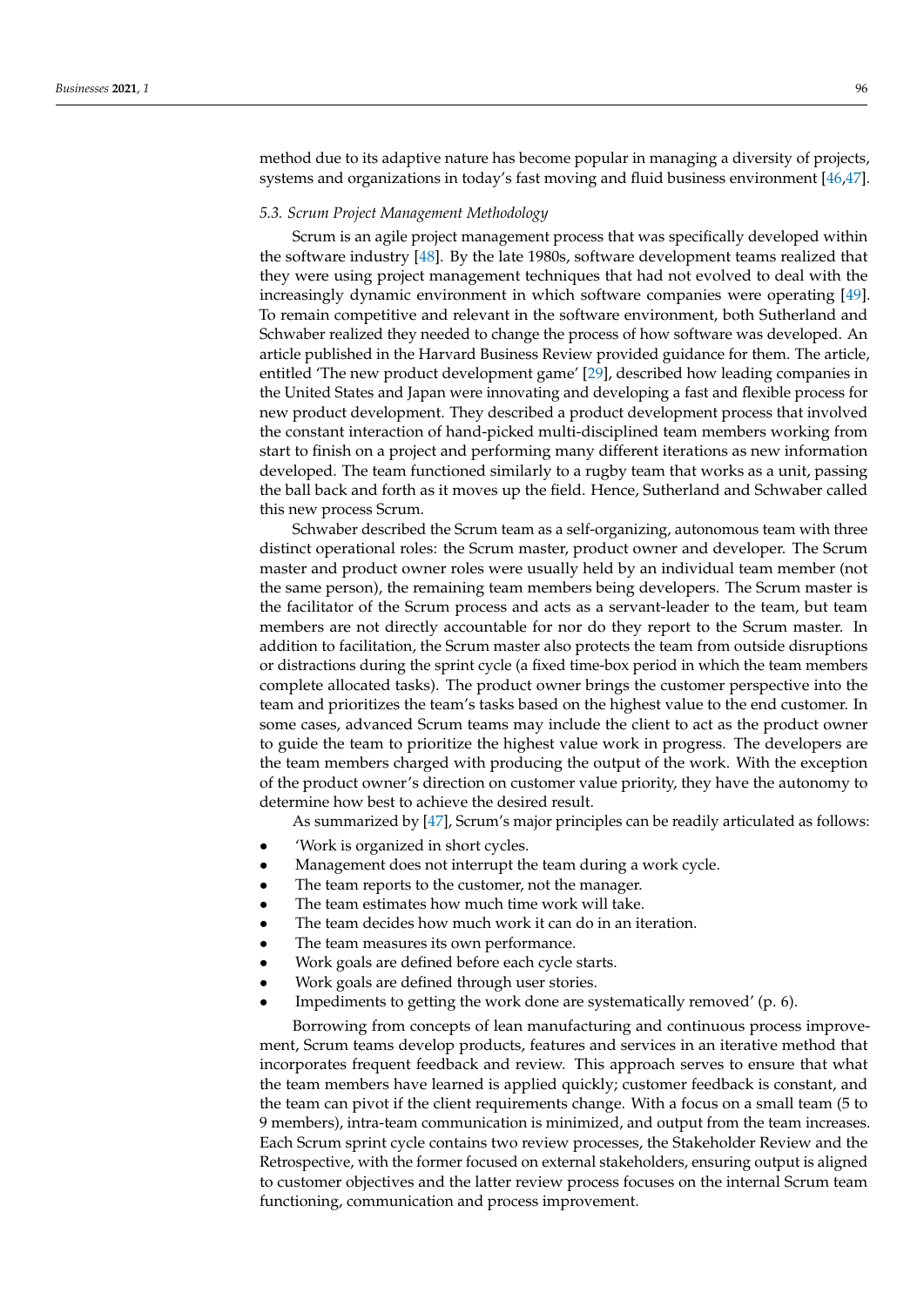# **6. Findings**

The typical nature of IBSs requires a delivery system that is flexible in operating, accommodates change requirements throughout its development, embraces close customer interaction and engagement, recognizes the need for an emergent exploratory understanding of scope through iterations and works on projects that are not typically large (commonly less than AUD 20 million). These characteristics match with the processes of agile Scrum.

## *6.1. Findings That Led to the Concept Model*

Ref. [\[7\]](#page-8-5) studied the efforts of two manufacturing companies in developing IBSs with their customers. They stated that many of the problems stemmed from the fact that the manufacturing companies made two major mistakes: (1) assuming their customers all followed a common industry-specific business model, and (2) that the product development professionals in their organizations overlooked the fact that the practically driven technicians in the customers' organization were a possible source of innovation. They stated that for a manufacturer to produce solutions that address customer needs, they must understand their customers' processes and evaluate offerings and competitiveness from the perspective of the client. Ref. [\[7\]](#page-8-5) concluded their study, stating that 'a well-functioning collaborative relationship including defined roles and responsibilities clearly is a prerequisite for an integrated solution provider' (p. 551). It is proposed that Scrum could be used as a conceptual framework to build well-functioning collaborative relationships with the defined roles and responsibilities as referred to by [\[7\]](#page-8-5). Ref. [\[50\]](#page-10-0) researching the applicability of Scrum in product-service systems, focused on four agile elements (application, management, technical and personnel). They found that it had beneficial applicability in overcoming some of the key challenges in the development of product-service systems.

The authors also specifically engaged in an industry study where a Scrum framework was used to overcome the historic problems experienced with traditional forms of project management. The businesses were involved in developing medical device products for hospitals and other medical institutions. The authors found that the agile project management approach was substantially more effective in synergising customer co-creation. Its exploratory, iterative and evolving approach helped contributing organisations to better understand and create customer needs.

#### *6.2. Why a Scrum Framework*

Scrum is a heuristic framework for achieving short-term endeavours. It is fundamentally a flexible but structured team-driven approach to completing work found to be directly applicable for use in IBS development, enabling the creation of business solutions to challenging customer problems. It has a number of principal characteristics, which include operationally working as self-managing teams that organize 'short iterations of work with clearly defined deliverables' and focus on 'communication over documentation' [\[51\]](#page-10-1) (p. 10).

Scrum teams are set up with three specific roles: product owner, Scrum master and a cross-functional development team. Product owners are the lead persons in terms of understanding both the businesses and customer needs and market requirements. They are responsible for giving clear guidance on which features are prioritised. Their role is primarily focused on driving the product or service understanding so it achieves its vision, balancing any changes that need to occur in the process. In this proposed conceptual model, the role of the product owner would be filled by a senior manager member from the customer's firm. They would directly interact with the provider firm's IBS Scrum team. These individuals represent the stakeholders' interests and are ultimately responsible for the product's co-created value.

The Scrum master performs the role of team and product owner coach, seeking to optimize the whole team performance. They are also responsible for the governance of the Scrum process. They facilitate and schedule team resources for sprint activities. A sprint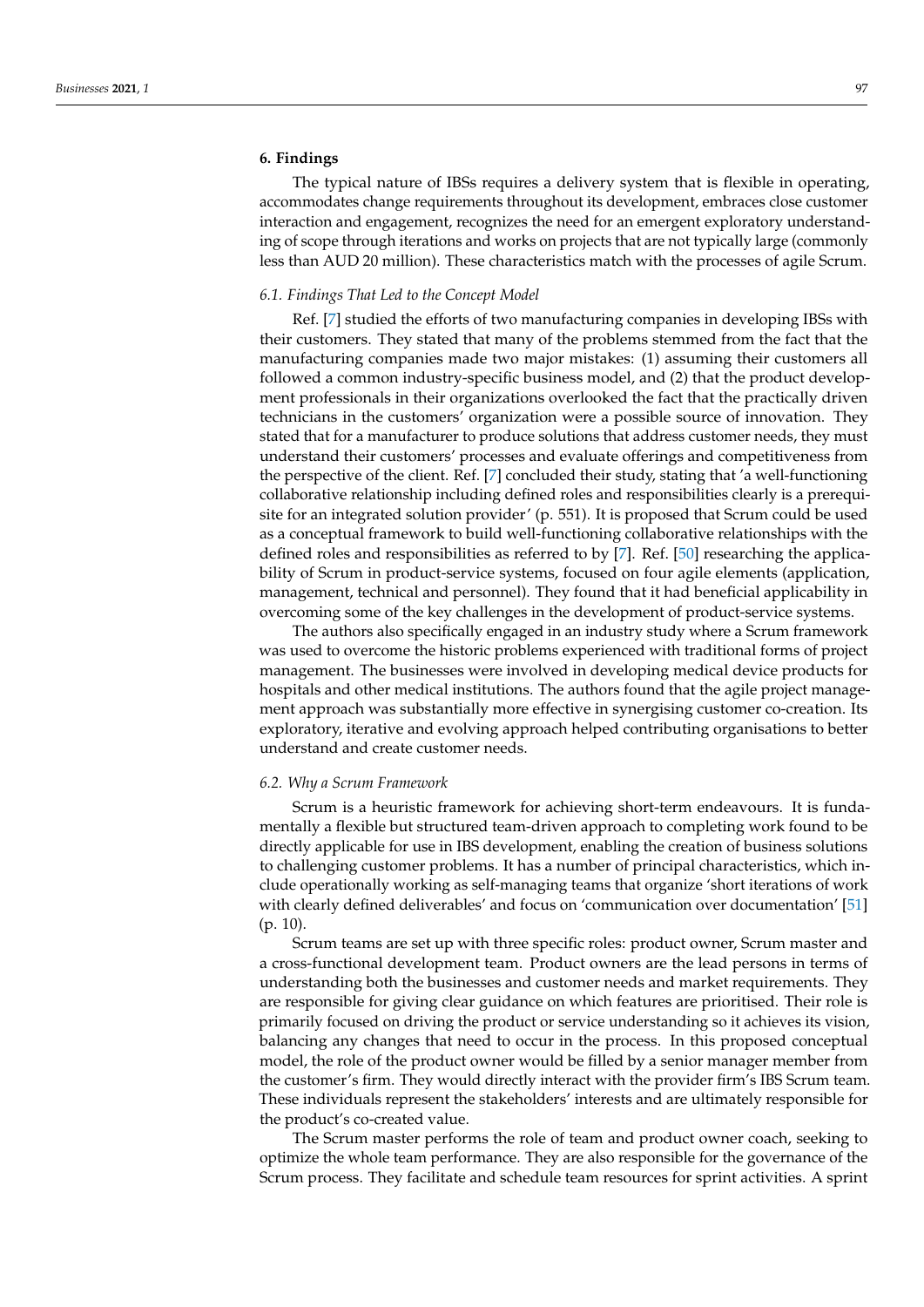is an agreed set of activities worked on by the team over a short period, typically, 2 to 4 weeks.

The Scrum team in IBSs, being the manufacturer (provider), conducts the actual product or service development work. They commonly comprise 8 to 12 individuals with expert skills and the capacity to deliver the project. They identify possible concerns, problems, risks or delays early in sprint planning meetings so that they can be resolved quickly and do not hinder progress. They cultivate a 'we together' attitude, all helping one another to ensure a successful sprint completion.

The Scrum process itself has several different artifacts (tools) to guide the delivery of project goals. The first, known as a product (or service) backlog, involves developing a list of all the key work that needs to be carried out in a prioritised order. It is then further broken down into sprint cycles, commencing with those activities of the IBS that yield the highest return on investment. This artifact is maintained by the product owner and includes the main features and product or service requirements. It is regularly reviewed, and re-prioritised from time to time, by the product owner. The level of detail in planning an IBS in this phase would be significantly less than that of a similar type of IBS using a traditional project management approach.

Sprint planning is a process led by the Scrum master where the team meet and decide, with the agreement of the product owner, the sprint goals and timing. Team members then collaborate frequently over the period of the sprint. They usually hold daily stand-up meetings, typically, 15 min in duration. This enables all team members to align on activities and voice any concerns that need to be resolved. They usually briefly discuss what has been carried out, what needs to be carried out on the day, what is planned the next day and any bottlenecks.

A sprint retrospective is held at the end of the sprint period and discusses and documents the elements that worked and/or challenged the project, people, relationships, tools or the specific work activities themselves. The aim is to learn from each sprint and feed that learning back into the next sprint to improve the process and outcomes.

In an IBS setting, the Scrum concludes when the team has developed new value sources for both the provider (the manufacturer) and the customer.

## **7. Challenges with the Model**

The strengths of the Scum IBS model in being a better fit for purpose over traditional project management were outlined. However, as with all systems and models, there are inherent weaknesses and challenges. Scrum has shown itself to work well in the right context, that is, where it is resourced appropriately by trained operators, an organizational culture that understands its use, it has executive buy-in and most importantly a supportive and engaged customer. The system and model could readily fail if such parameters are absent.

The challenge in applying the model, therefore, is to recognize the culture and context in which such a model will work successfully. It is a matter of ensuring that such organisational structures are in place to support its application. This is particularly the case where there has been a long history in the organisations of using traditional project management practices. If this is not carried out, it will likely lead to the IBS development being unsuccessful.

#### *Limitations of the Research*

This research is limited to a theoretical approach that needs to be applied and validated in practice. Although IBS delivery with customer satisfaction is a key point, the research did not focus on the time, cost and scalability of the successful development of the IBS, nor did it consider return on investment analysis for either the IBS customer or manufacturer.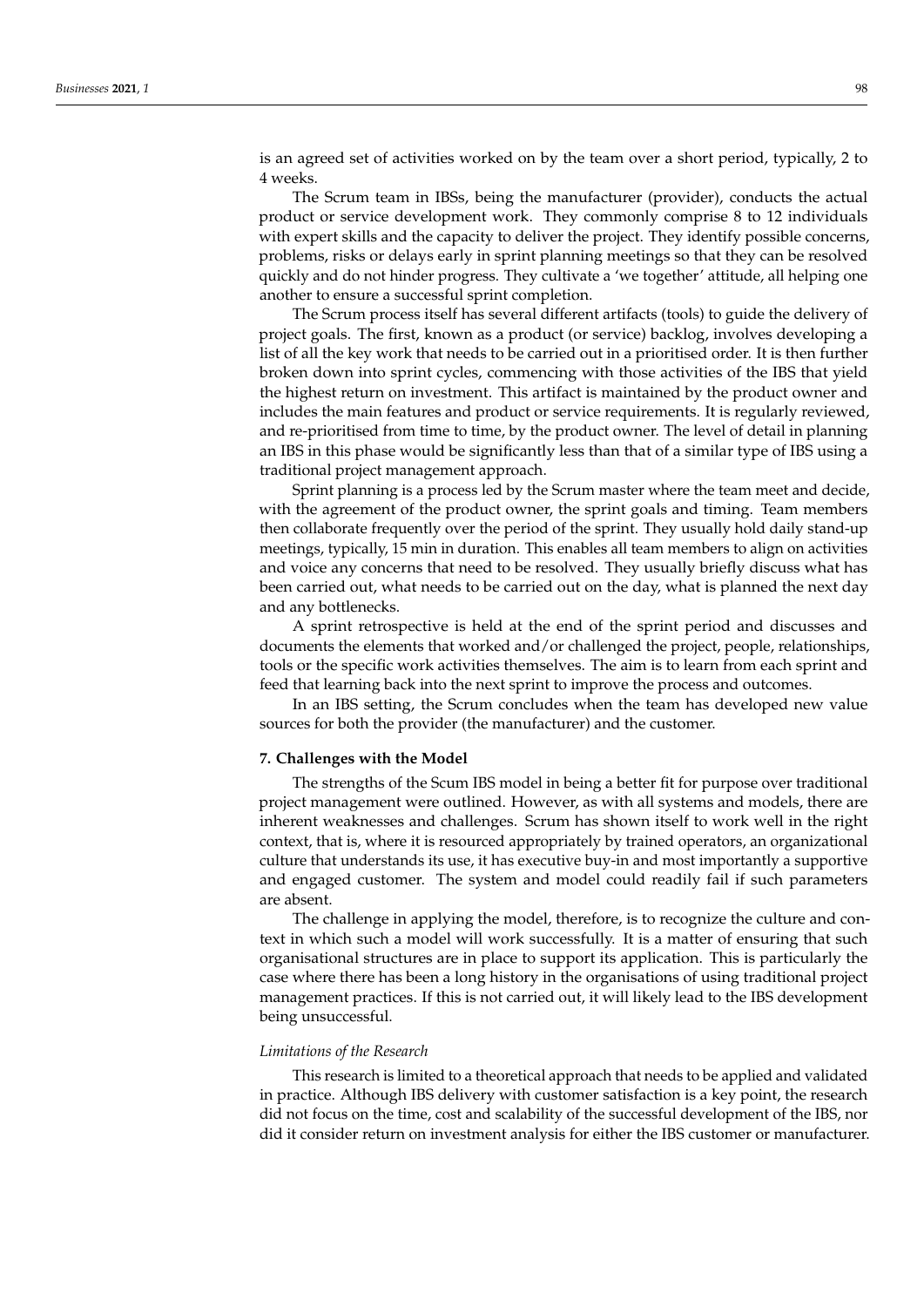# **8. Conclusions and Implications for Manufacturers**

Developing an IBS is difficult for a manufacturer and requires a different set of management skills. A product-centred company has its value chain structured on research and develop, design, produce, market, deliver and support products. Designing, developing, delivering and supporting an IBS requires the manufacturer to develop a separate value chain, one that supports a more flexible approach to creating new revenue sources and that invariably involves close collaboration with their customers at every stage of development.

Scrum PM has been successful in the software industry in developing new products/services and lends itself to adaption to the IBS with its customer focus, frequent iterations and accommodation of changing requirements. A result of this can be a customizable product/service developed through the collaboration between the customer and providing firm. A manufacturer adapting Scrum methodology to create an IBS may well be able to create a competitive advantage deploying such an untraditional approach.

The application of Scrum to IBS development is novel. This research will contribute to the current body of literature in both theory and practice. The paper not only stresses the importance of how IBSs are developed through a customer-centred and iterative mindset; it provides a conceptual model, using Scrum, that could be applied, validated and streamlined in industry to support IBS development in the future.

**Author Contributions:** Conceptualization, J.M.; methodology, J.M.; formal analysis, J.M., W.A.Y., E.C.L. and L.W.J.; data curation, J.M.; writing—original draft preparation, J.M., W.A.Y., E.C.L. and L.W.J.; writing—review and editing, J.M., W.A.Y., E.C.L. and L.W.J.; supervision, W.A.Y., E.C.L. and L.W.J. All authors have read and agreed to the published version of the manuscript.

**Funding:** This research received no external funding.

**Institutional Review Board Statement:** Not applicable.

**Conflicts of Interest:** The authors declare no conflict of interest.

## **References**

- <span id="page-8-0"></span>1. Brady, T.; Davies, A.; Gann, D.M. Creating value by delivering integrated solutions. *Int. J. Proj. Manag.* **2005**, *23*, 360–365. [\[CrossRef\]](http://doi.org/10.1016/j.ijproman.2005.01.001)
- <span id="page-8-1"></span>2. Brady, T.; Davies, A. Building project capabilities: From exploratory to exploitative learning. *Organ. Stud.* **2004**, *25*, 1601–1621. [\[CrossRef\]](http://doi.org/10.1177/0170840604048002)
- 3. Cornet, E.; Katz, R.; Molloy, R.; Schädler, J.; Sharma, D.; Tipping, A. *Customer Solutions: From Pilots to Profits*; Booz Allen & Hamilton: New York, NY, USA, 2000.
- <span id="page-8-3"></span>4. Davies, A. Moving base into high-value integrated solutions: A value stream approach. *Ind. Corp. Chang.* **2004**, *13*, 727–756. [\[CrossRef\]](http://doi.org/10.1093/icc/dth029)
- <span id="page-8-2"></span>5. Raddats, C.; Kowalkowski, C.; Benedettini, O.; Burton, J.; Gebauer, H. Servitization: A contemporary thematic review of four major research streams. *Ind. Mark. Manag.* **2019**, *83*, 207–223. [\[CrossRef\]](http://doi.org/10.1016/j.indmarman.2019.03.015)
- <span id="page-8-4"></span>6. Conforto, E.C.; Salum, F.; Amaral, D.C.; da Silva, S.L.; de Almeida, L.F.M. Can agile project management be adopted by industries other than software development? *Proj. Manag. J.* **2014**, *45*, 21–34. [\[CrossRef\]](http://doi.org/10.1002/pmj.21410)
- <span id="page-8-5"></span>7. Wilkinson, A.; Dainty, A.; Neely, A.; Brax, S.A.; Jonsson, K. Developing integrated solution offerings for remote diagnostics: A comparative case study of two manufacturers. *Int. J. Oper. Prod. Manag.* **2009**, *29*, 539–560.
- <span id="page-8-6"></span>8. Stauss, B.; Nordin, F.; Kowalkowski, C. Solutions offerings: A critical review and reconceptualisation. *J. Serv. Manag.* **2010**, *21*, 441–459.
- <span id="page-8-7"></span>9. Kowalkowski, C.; Ulaga, W. *Service Strategy in Action: A Practical Guide for Growing Your B2B Service and Solution Business*; Service Strategy Press: Scottsdale, AZ, USA, 2017.
- <span id="page-8-8"></span>10. Pino, F.J.; Pedreira, O.; García, F.; Luaces, M.R.; Piattini, M. Using Scrum to guide the execution of software process improvement in small organizations. *J. Syst. Softw.* **2010**, *83*, 1662–1677. [\[CrossRef\]](http://doi.org/10.1016/j.jss.2010.03.077)
- <span id="page-8-9"></span>11. Mukker, A.R.; Mishra, A.K.; Singh, L. Enhancing quality in scrum software projects. *Int. J. Sci. Res.* **2014**, *3*, 682–688.
- <span id="page-8-10"></span>12. Storbacka, K. A solution business model: Capabilities and management practices for integrated solutions. *Ind. Mark. Manag.* **2011**, *40*, 699–711. [\[CrossRef\]](http://doi.org/10.1016/j.indmarman.2011.05.003)
- <span id="page-8-13"></span>13. Worm, S.; Bharadwaj, S.G.; Ulaga, W.; Reinartz, W.J. When and why do customer solutions pay off in business markets? *J. Acad. Mark. Sci.* **2017**, *45*, 490–512. [\[CrossRef\]](http://doi.org/10.1007/s11747-017-0529-6)
- <span id="page-8-11"></span>14. Zhang, W.; Banerji, S. Challenges of servitization: A systematic literature review. *Ind. Mark. Manag.* **2017**, *65*, 217–227. [\[CrossRef\]](http://doi.org/10.1016/j.indmarman.2017.06.003)
- <span id="page-8-12"></span>15. Tuli, K.R.; Kohli, A.K.; Bharadwaj, S.G. Rethinking customer solutions: From product bundles to relational processes. *J. Mark.* **2007**, *71*, 1–17. [\[CrossRef\]](http://doi.org/10.1509/jmkg.71.3.001)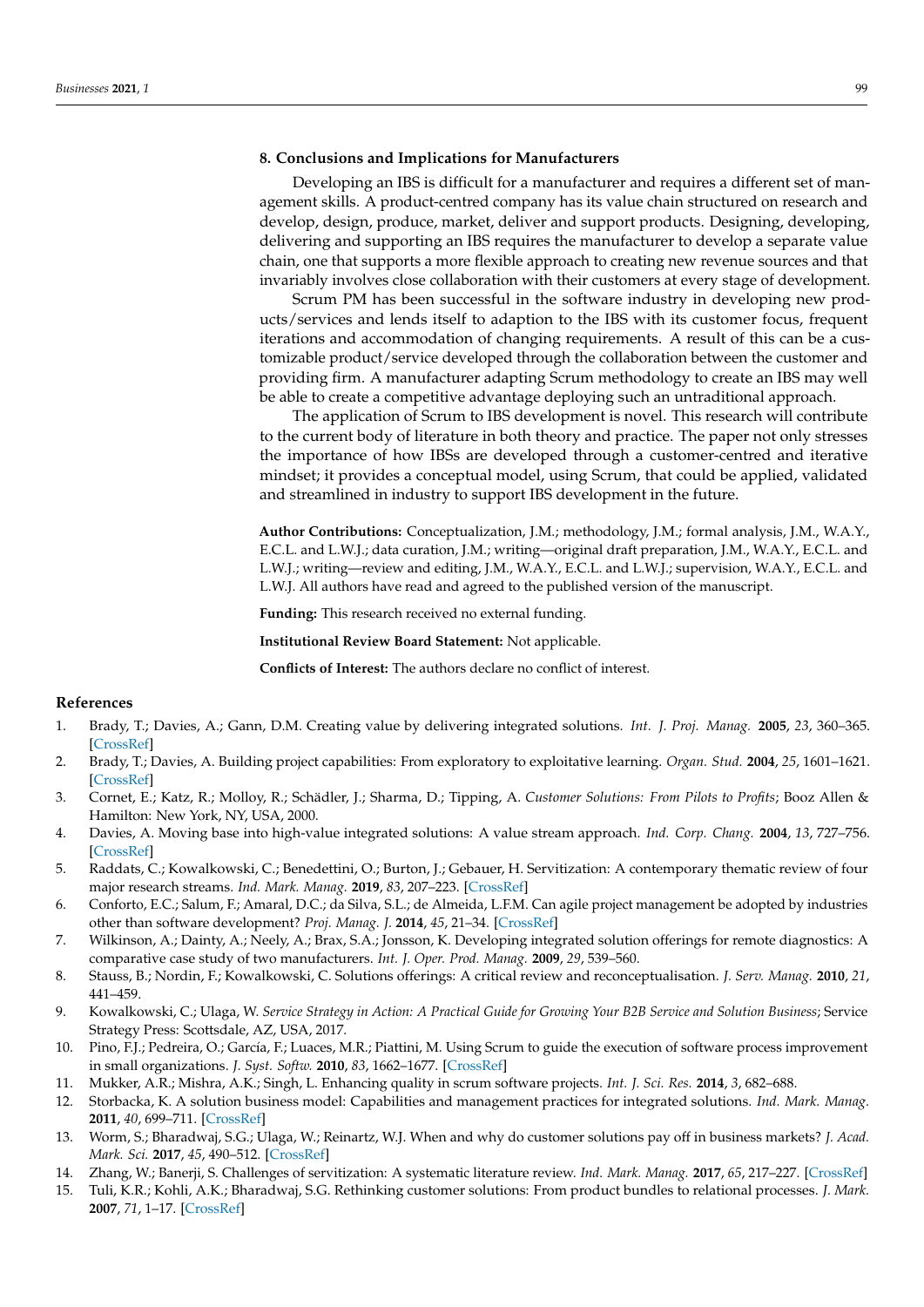- <span id="page-9-0"></span>16. Grönroos, C.; Voima, P. Critical service logic: Making sense of value creation and co-creation. *J. Acad. Mark.* **2013**, *41*, 133–150. [\[CrossRef\]](http://doi.org/10.1007/s11747-012-0308-3)
- <span id="page-9-1"></span>17. Li, L.P.; Juric, B.; Brodie, R.J. Dynamic multi-actor engagement in networks: The case of United Breaks Guitars. *J. Serv. Theory Pract.* **2017**, *27*, 738–760. [\[CrossRef\]](http://doi.org/10.1108/JSTP-04-2016-0066)
- <span id="page-9-2"></span>18. Cusumano, M.A.; Kahl, S.J.; Suarez, F.F. Services, industry evolution, and the competitive strategies of product firms. *Strateg. Manag. J.* **2015**, *36*, 559–575. [\[CrossRef\]](http://doi.org/10.1002/smj.2235)
- <span id="page-9-3"></span>19. Dingsøyr, T.; Nerur, S.; Balijepally, V.; Moe, N.B. A decade of agile methodologies: Towards explaining agile software development. *J. Syst. Softw.* **2012**, *85*, 1213–1221. [\[CrossRef\]](http://doi.org/10.1016/j.jss.2012.02.033)
- 20. Dyba, T.; Dingsøyr, T. What do we know about agile software development? *IEEE Softw.* **2009**, *26*, 6–9. [\[CrossRef\]](http://doi.org/10.1109/MS.2009.145)
- <span id="page-9-4"></span>21. Bass, J.M.; Abdul, A.O.; Ghavimi, H.; MacRae, N.; Adam, P. Scrum for product innovation: A longitudinal embedded case study. *Int. J. Multimed. Image Process.* **2018**, *8*, 414–424. [\[CrossRef\]](http://doi.org/10.20533/ijmip.2042.4647.2018.0051)
- <span id="page-9-5"></span>22. Highsmith, J. *Agile Project Management: Creating Innovative Products*; Pearson Education: New York, NY, USA, 2004.
- <span id="page-9-6"></span>23. Schwaber, K. Scrum development process. In *Business Object Design and Implementation*; Sutherland, J.V., Patel, D., Casanave, C., Miller, J., Hollowell, G., Eds.; Springer: London, UK, 1997; pp. 117–134.
- <span id="page-9-7"></span>24. Evanschitzky, H.; Wangenheim, F.V.; Woisetschläger, D.M. Service & solution innovation: Overview and research agenda. *Ind. Mark. Manag.* **2011**, *40*, 657–660.
- <span id="page-9-8"></span>25. Miller, D.; Hope, Q.; Eisenstat, R.; Foote, N.; Galbraith, J. The problem of solutions: Balancing clients and capabilities. *Bus. Horizons* **2002**, *45*, 3–12. [\[CrossRef\]](http://doi.org/10.1016/S0007-6813(02)00181-7)
- <span id="page-9-9"></span>26. Roehrich, J.; Caldwell, N. Delivering integrated solutions in the public sector: The unbundling paradox. *Ind. Mark. Manag.* **2012**, *41*, 995–1007. [\[CrossRef\]](http://doi.org/10.1016/j.indmarman.2012.01.016)
- <span id="page-9-10"></span>27. Davies, A.; Brady, T.; Hobday, M. Organizing for solutions: Systems seller vs. systems integrator. *Ind. Mark. Manag.* **2007**, *36*, 183–193. [\[CrossRef\]](http://doi.org/10.1016/j.indmarman.2006.04.009)
- <span id="page-9-11"></span>28. Davies, A.; Brady, T.; Tang, P.; Hobday, M.; Rush, H.; Gann, D. *Integrated Solutions: The New Economy Between Manufacturing and Services*; SPRU: Brighton, UK, 2001.
- <span id="page-9-12"></span>29. Takeuchi, H.; Nonaka, I. The new new product development game. *Harv. Bus. Rev.* **1886**, *64*, 137–146.
- <span id="page-9-13"></span>30. White, D.; Fortune, J. Current practice in project management—An empirical study. *Int. J. Proj. Manag.* **2002**, *20*, 1–11. [\[CrossRef\]](http://doi.org/10.1016/S0263-7863(00)00029-6)
- <span id="page-9-14"></span>31. Atkinson, R.; Crawford, L.; Ward, S. Fundamental uncertainties in projects and the scope of project management. *Int. J. Proj. Manag.* **2006**, *24*, 687–698. [\[CrossRef\]](http://doi.org/10.1016/j.ijproman.2006.09.011)
- <span id="page-9-15"></span>32. Linberg, K.R. Software developer perceptions about software project failure: A case study. *J. Syst. Softw.* **1999**, *49*, 177–192. [\[CrossRef\]](http://doi.org/10.1016/S0164-1212(99)00094-1)
- <span id="page-9-16"></span>33. Somers, T.M.; Nelson, K. The impact of critical success factors across the stages of enterprise resource planning implementations. In Proceedings of the 34th Annual Hawaii International Conference on System Sciences, Maui, HI, USA, 3–6 January 2001.
- <span id="page-9-17"></span>34. Koskinen, K.U.; Pihlanto, P.; Vanharanta, H. Tacit knowledge acquisition and sharing in a project work context. *Int. J. Proj. Manag.* **2003**, *21*, 281–290. [\[CrossRef\]](http://doi.org/10.1016/S0263-7863(02)00030-3)
- <span id="page-9-18"></span>35. Engwall, M. No project is an island: Linking projects to history and context. *Res. Policy* **2003**, *32*, 789–808. [\[CrossRef\]](http://doi.org/10.1016/S0048-7333(02)00088-4)
- <span id="page-9-19"></span>36. Kappelman, L.A.; McKeeman, R.; Zhang, L. Early Warning Signs of IT Project Failure: The Dominant Dozen. *EDPACS* **2007**, *35*, 1–10. [\[CrossRef\]](http://doi.org/10.1080/07366980701238939)
- <span id="page-9-20"></span>37. Guttman, H.M.; Longman, A. Project teams: How good are they? *Qual. Prog.* **2006**, *39*, 59–62.
- <span id="page-9-21"></span>38. Belout, A.; Gauvreau, C. Factors influencing project success: The impact of human resource management. *Int. J. Proj. Manag.* **2004**, *22*, 1–11. [\[CrossRef\]](http://doi.org/10.1016/S0263-7863(03)00003-6)
- <span id="page-9-22"></span>39. Hirst, G.; Van Knippenberg, D.; Zhou, J. A Cross-Level Perspective on Employee Creativity: Goal Orientation, Team Learning Behavior, and Individual Creativity. *Acad. Manag. J.* **2009**, *52*, 280–293. [\[CrossRef\]](http://doi.org/10.5465/amj.2009.37308035)
- <span id="page-9-23"></span>40. Kilkelly, E. Using training and development to recover failing projects. *Hum. Resour. Manag. Int. Dig.* **2011**, *19*, 3–6. [\[CrossRef\]](http://doi.org/10.1108/09670731111140649)
- <span id="page-9-24"></span>41. Mir, F.A.; Pinnington, A. Exploring the value of project management: Linking Project Management Performance and Project Success. *Int. J. Proj. Manag.* **2014**, *32*, 202–217. [\[CrossRef\]](http://doi.org/10.1016/j.ijproman.2013.05.012)
- <span id="page-9-25"></span>42. Sauser, B.J.; Reilly, R.R.; Shenhar, A.J. Why projects fail? How contingency theory can provide new insights–A comparative analysis of NASA's Mars Climate Orbiter loss. *Int. J. Proj. Manag.* **2009**, *27*, 665–679. [\[CrossRef\]](http://doi.org/10.1016/j.ijproman.2009.01.004)
- <span id="page-9-26"></span>43. Hanisch, B.; Wald, A. A Bibliometric View on the Use of Contingency Theory in Project Management Research. *Proj. Manag. J.* **2012**, *43*, 4–23. [\[CrossRef\]](http://doi.org/10.1002/pmj.21267)
- <span id="page-9-28"></span><span id="page-9-27"></span>44. Hobbs, B.; Petit, Y. Agile Methods on Large Projects in Large Organizations. *Proj. Manag. J.* **2017**, *48*, 3–19. [\[CrossRef\]](http://doi.org/10.1177/875697281704800301)
- 45. Adjei, D.; Rwakatiwana, P. Application of Traditional and Agile Project Management in Consulting Firms: A Case Study of Pricewaterhouse Coopers. Master's Thesis, Umeå School of Business, Umeå, Sweden, 2010.
- <span id="page-9-29"></span>46. Cervone, H.F. Understanding agile project management methods using Scrum. *OCLC Syst. Serv. Int. Digit. Libr. Perspect.* **2011**, *27*, 18–22. [\[CrossRef\]](http://doi.org/10.1108/10650751111106528)
- <span id="page-9-30"></span>47. Denning, S. Why Agile can be a game changer for managing continuous innovation in many industries. *Strat. Leadersh.* **2013**, *41*, 5–11. [\[CrossRef\]](http://doi.org/10.1108/10878571311318187)
- <span id="page-9-31"></span>48. Schwaber, K. *Agile Project Management with Scrum*; Microsoft Press: Redmond, WA, USA, 2004.
- <span id="page-9-32"></span>49. Sutherland, J. *Scrum: The Art of Doing Twice the Work in Half the Time*; Crown Business: New York, NY, USA, 2014.